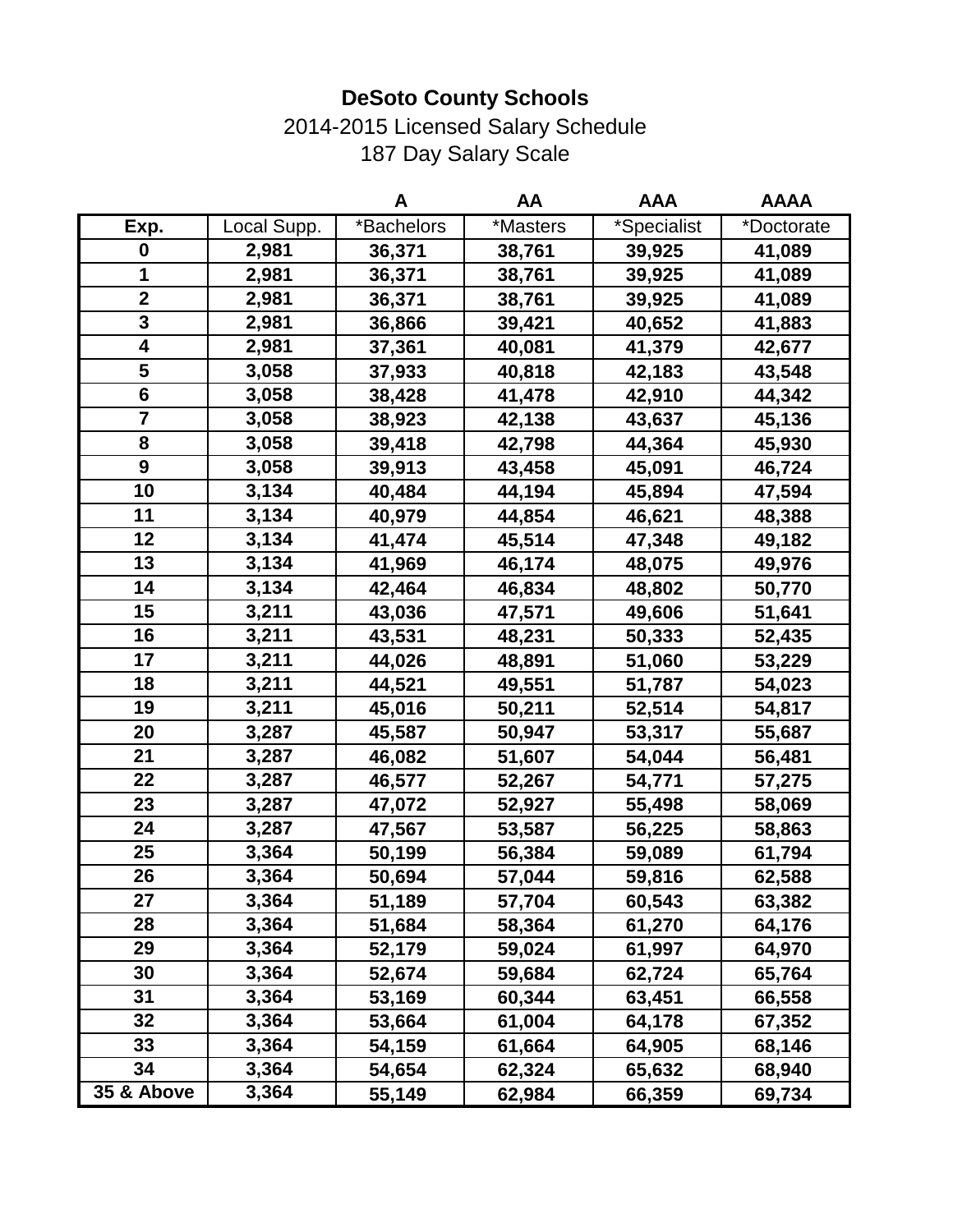2014-2015 Licensed Salary Schedule 190 Day Salary Scale

|                 |             | A          | AA       | <b>AAA</b>  | <b>AAAA</b> |
|-----------------|-------------|------------|----------|-------------|-------------|
| Exp.            | Local Supp. | *Bachelors | *Masters | *Specialist | *Doctorate  |
| $\mathbf 0$     | 2,981       | 36,954     | 39,383   | 40,566      | 41,748      |
| 1               | 2,981       | 36,954     | 39,383   | 40,566      | 41,748      |
| $\mathbf 2$     | 2,981       | 36,954     | 39,383   | 40,566      | 41,748      |
| 3               | 2,981       | 37,457     | 40,053   | 41,304      | 42,555      |
| 4               | 2,981       | 37,960     | 40,724   | 42,043      | 43,362      |
| 5               | 3,058       | 38,542     | 41,473   | 42,860      | 44,247      |
| $6\phantom{1}6$ | 3,058       | 39,044     | 42,143   | 43,598      | 45,053      |
| $\overline{7}$  | 3,058       | 39,547     | 42,814   | 44,337      | 45,860      |
| 8               | 3,058       | 40,050     | 43,485   | 45,076      | 46,667      |
| 9               | 3,058       | 40,553     | 44,155   | 45,814      | 47,474      |
| 10              | 3,134       | 41,133     | 44,903   | 46,630      | 48,358      |
| 11              | 3,134       | 41,636     | 45,574   | 47,369      | 49,164      |
| 12              | 3,134       | 42,139     | 46,244   | 48,108      | 49,971      |
| 13              | 3,134       | 42,642     | 46,915   | 48,846      | 50,778      |
| 14              | 3,134       | 43,145     | 47,585   | 49,585      | 51,584      |
| 15              | 3,211       | 43,726     | 48,334   | 50,402      | 52,469      |
| 16              | 3,211       | 44,229     | 49,005   | 51,140      | 53,276      |
| 17              | 3,211       | 44,732     | 49,675   | 51,879      | 54,083      |
| 18              | 3,211       | 45,235     | 50,346   | 52,618      | 54,890      |
| 19              | 3,211       | 45,738     | 51,017   | 53,356      | 55,696      |
| 20              | 3,287       | 46,318     | 51,764   | 54,172      | 56,580      |
| 21              | 3,287       | 46,821     | 52,435   | 54,911      | 57,387      |
| 22              | 3,287       | 47,324     | 53,106   | 55,650      | 58,194      |
| 23              | 3,287       | 47,827     | 53,776   | 56,388      | 59,001      |
| 24              | 3,287       | 48,330     | 54,447   | 57,127      | 59,807      |
| 25              | 3,364       | 51,004     | 57,289   | 60,037      | 62,785      |
| 26              | 3,364       | 51,507     | 57,959   | 60,776      | 63,592      |
| 27              | 3,364       | 52,010     | 58,630   | 61,514      | 64,399      |
| 28              | 3,364       | 52,513     | 59,300   | 62,253      | 65,206      |
| 29              | 3,364       | 53,016     | 59,971   | 62,992      | 66,012      |
| 30              | 3,364       | 53,519     | 60,641   | 63,730      | 66,819      |
| 31              | 3,364       | 54,022     | 61,312   | 64,469      | 67,626      |
| 32              | 3,364       | 54,525     | 61,983   | 65,208      | 68,433      |
| 33              | 3,364       | 55,028     | 62,653   | 65,946      | 69,239      |
| 34              | 3,364       | 55,531     | 63,324   | 66,685      | 70,046      |
| $35$ & Above    | 3,364       | 56,034     | 63,994   | 67,424      | 70,853      |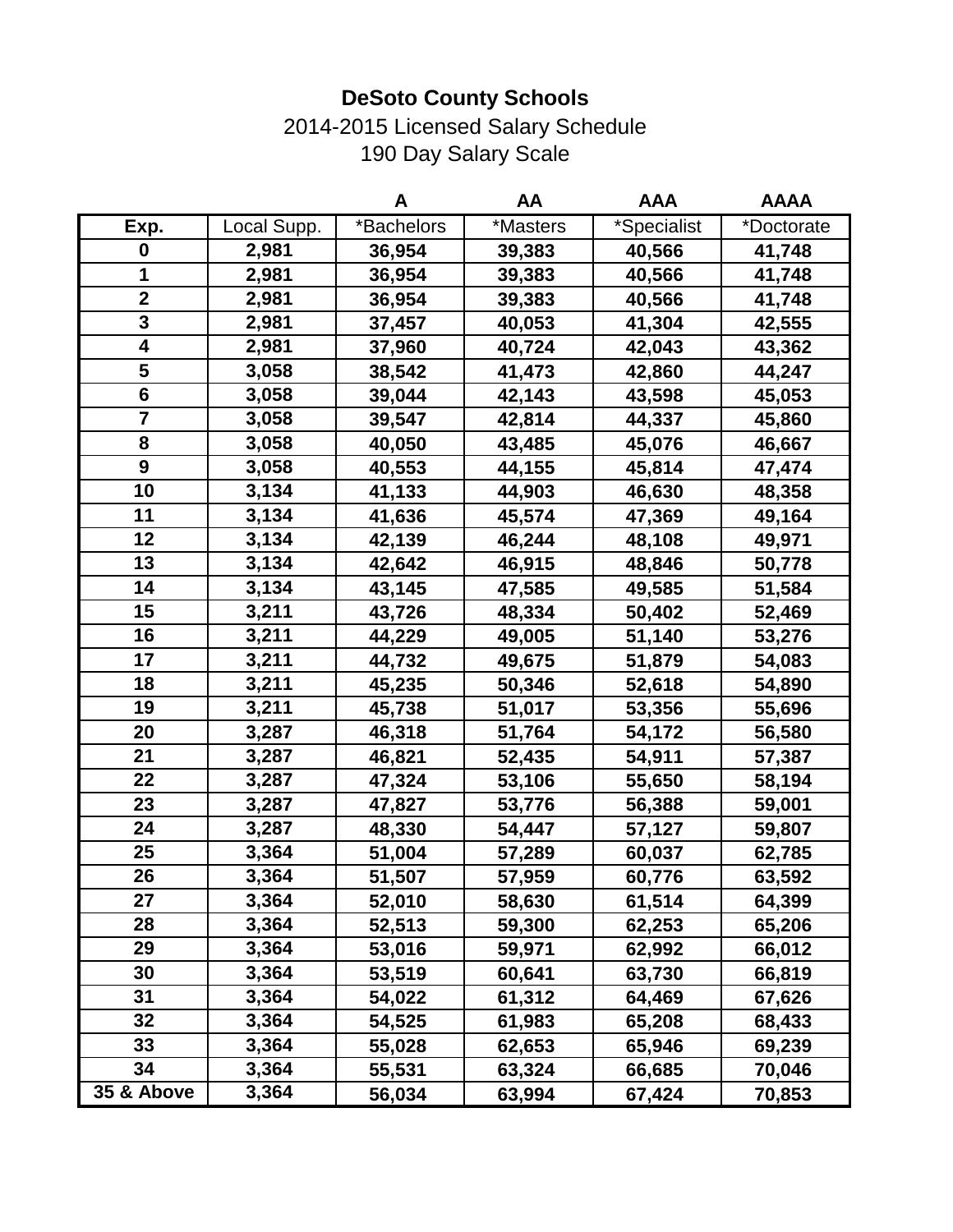2014-2015 Licensed Salary Schedule 200 Day Salary Scale

|                         |             | A          | AA       | <b>AAA</b>  | <b>AAAA</b> |
|-------------------------|-------------|------------|----------|-------------|-------------|
| Exp.                    | Local Supp. | *Bachelors | *Masters | *Specialist | *Doctorate  |
| $\boldsymbol{0}$        | 2,981       | 38,899     | 41,456   | 42,701      | 43,945      |
| 1                       | 2,981       | 38,899     | 41,456   | 42,701      | 43,945      |
| $\overline{\mathbf{2}}$ | 2,981       | 38,899     | 41,456   | 42,701      | 43,945      |
| 3                       | 2,981       | 39,429     | 42,161   | 43,478      | 44,795      |
| 4                       | 2,981       | 39,958     | 42,867   | 44,256      | 45,644      |
| 5                       | 3,058       | 40,570     | 43,656   | 45,116      | 46,575      |
| $6\phantom{1}6$         | 3,058       | 41,099     | 44,361   | 45,893      | 47,425      |
| $\overline{7}$          | 3,058       | 41,629     | 45,067   | 46,671      | 48,274      |
| 8                       | 3,058       | 42,158     | 45,773   | 47,448      | 49,123      |
| 9                       | 3,058       | 42,688     | 46,479   | 48,226      | 49,972      |
| 10                      | 3,134       | 43,298     | 47,266   | 49,084      | 50,903      |
| 11                      | 3,134       | 43,828     | 47,972   | 49,862      | 51,752      |
| 12                      | 3,134       | 44,357     | 48,678   | 50,640      | 52,601      |
| 13                      | 3,134       | 44,887     | 49,384   | 51,417      | 53,450      |
| 14                      | 3,134       | 45,416     | 50,090   | 52,195      | 54,299      |
| 15                      | 3,211       | 46,028     | 50,878   | 53,055      | 55,231      |
| 16                      | 3,211       | 46,557     | 51,584   | 53,832      | 56,080      |
| 17                      | 3,211       | 47,087     | 52,290   | 54,610      | 56,929      |
| 18                      | 3,211       | 47,616     | 52,996   | 55,387      | 57,779      |
| 19                      | 3,211       | 48,145     | 53,702   | 56,165      | 58,628      |
| 20                      | 3,287       | 48,756     | 54,489   | 57,024      | 59,558      |
| 21                      | 3,287       | 49,286     | 55,195   | 57,801      | 60,407      |
| 22                      | 3,287       | 49,815     | 55,901   | 58,579      | 61,257      |
| 23                      | 3,287       | 50,344     | 56,606   | 59,356      | 62,106      |
| 24                      | 3,287       | 50,874     | 57,312   | 60,134      | 62,955      |
| 25                      | 3,364       | 53,689     | 60,304   | 63,197      | 66,090      |
| 26                      | 3,364       | 54,218     | 61,010   | 63,974      | 66,939      |
| 27                      | 3,364       | 54,748     | 61,716   | 64,752      | 67,788      |
| 28                      | 3,364       | 55,277     | 62,421   | 65,529      | 68,637      |
| 29                      | 3,364       | 55,806     | 63,127   | 66,307      | 69,487      |
| 30                      | 3,364       | 56,336     | 63,833   | 67,084      | 70,336      |
| 31                      | 3,364       | 56,865     | 64,539   | 67,862      | 71,185      |
| 32                      | 3,364       | 57,395     | 65,245   | 68,640      | 72,034      |
| 33                      | 3,364       | 57,924     | 65,951   | 69,417      | 72,883      |
| 34                      | 3,364       | 58,453     | 66,657   | 70,195      | 73,733      |
| $35$ & Above            | 3,364       | 58,983     | 67,363   | 70,972      | 74,582      |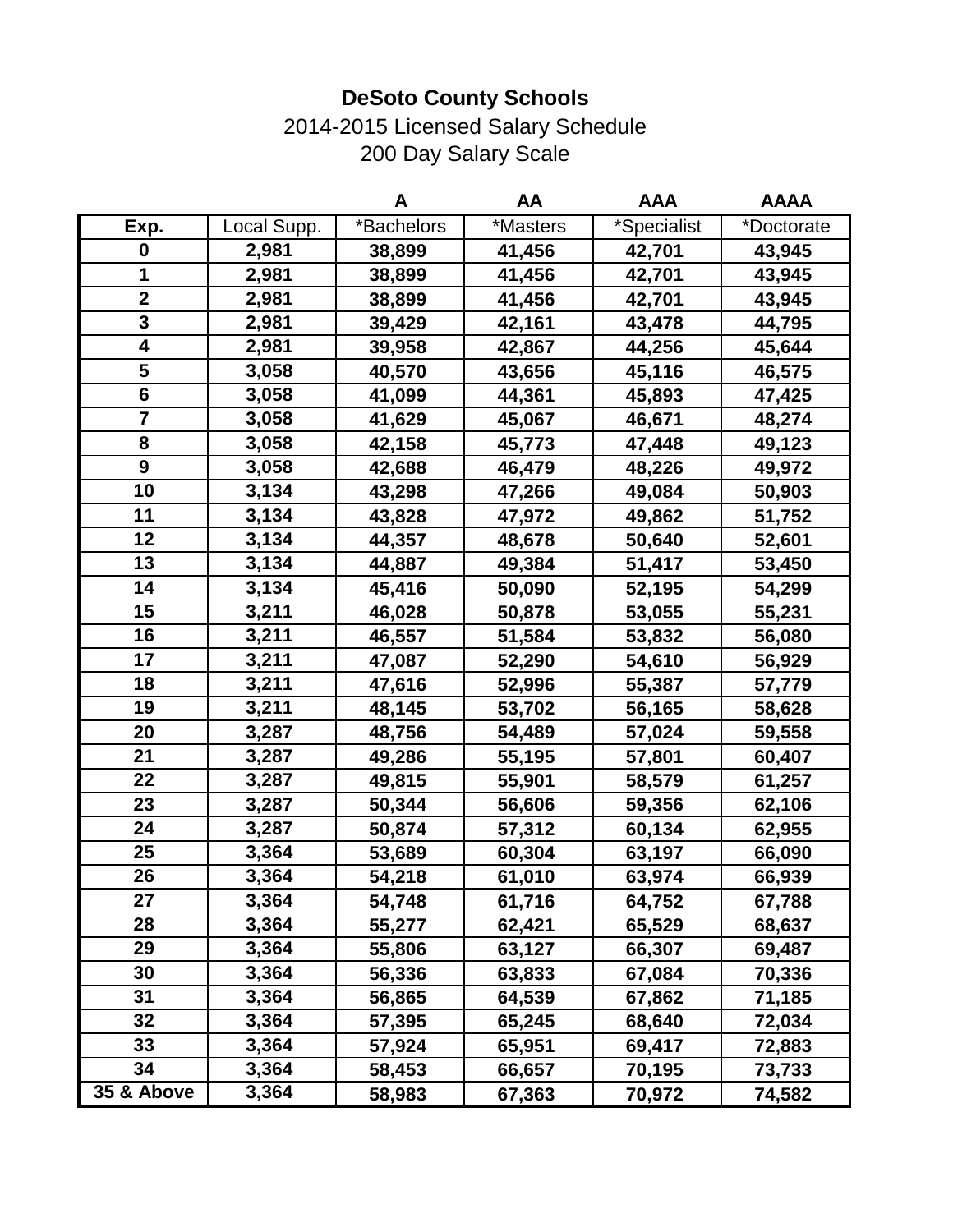2014-2015 Licensed Salary Schedule 205 Day Salary Scale

|                         |             | A          | AA       | <b>AAA</b>  | <b>AAAA</b> |
|-------------------------|-------------|------------|----------|-------------|-------------|
| Exp.                    | Local Supp. | *Bachelors | *Masters | *Specialist | *Doctorate  |
| 0                       | 2,981       | 39,872     | 42,492   | 43,768      | 45,044      |
| 1                       | 2,981       | 39,872     | 42,492   | 43,768      | 45,044      |
| $\overline{\mathbf{2}}$ | 2,981       | 39,872     | 42,492   | 43,768      | 45,044      |
| 3                       | 2,981       | 40,415     | 43,216   | 44,565      | 45,915      |
| 4                       | 2,981       | 40,957     | 43,939   | 45,362      | 46,785      |
| 5                       | 3,058       | 41,584     | 44,747   | 46,243      | 47,740      |
| $6\phantom{1}6$         | 3,058       | 42,127     | 45,471   | 47,040      | 48,610      |
| $\overline{\mathbf{7}}$ | 3,058       | 42,670     | 46,194   | 47,837      | 49,481      |
| 8                       | 3,058       | 43,212     | 46,918   | 48,634      | 50,351      |
| 9                       | 3,058       | 43,755     | 47,641   | 49,431      | 51,221      |
| 10                      | 3,134       | 44,381     | 48,448   | 50,312      | 52,175      |
| 11                      | 3,134       | 44,924     | 49,171   | 51,109      | 53,046      |
| 12                      | 3,134       | 45,466     | 49,895   | 51,906      | 53,916      |
| 13                      | 3,134       | 46,009     | 50,619   | 52,703      | 54,787      |
| 14                      | 3,134       | 46,551     | 51,342   | 53,500      | 55,657      |
| 15                      | 3,211       | 47,179     | 52,150   | 54,381      | 56,612      |
| 16                      | 3,211       | 47,721     | 52,874   | 55,178      | 57,482      |
| 17                      | 3,211       | 48,264     | 53,597   | 55,975      | 58,353      |
| 18                      | 3,211       | 48,806     | 54,321   | 56,772      | 59,223      |
| 19                      | 3,211       | 49,349     | 55,044   | 57,569      | 60,094      |
| 20                      | 3,287       | 49,975     | 55,851   | 58,449      | 61,047      |
| 21                      | 3,287       | 50,518     | 56,575   | 59,246      | 61,918      |
| 22                      | 3,287       | 51,060     | 57,298   | 60,043      | 62,788      |
| 23                      | 3,287       | 51,603     | 58,022   | 60,840      | 63,659      |
| 24                      | 3,287       | 52,146     | 58,745   | 61,637      | 64,529      |
| 25                      | 3,364       | 55,031     | 61,811   | 64,777      | 67,742      |
| 26                      | 3,364       | 55,574     | 62,535   | 65,574      | 68,613      |
| 27                      | 3,364       | 56,116     | 63,258   | 66,371      | 69,483      |
| 28                      | 3,364       | 56,659     | 63,982   | 67,168      | 70,353      |
| 29                      | 3,364       | 57,202     | 64,705   | 67,965      | 71,224      |
| 30                      | 3,364       | 57,744     | 65,429   | 68,762      | 72,094      |
| 31                      | 3,364       | 58,287     | 66,153   | 69,559      | 72,965      |
| 32                      | 3,364       | 58,830     | 66,876   | 70,356      | 73,835      |
| 33                      | 3,364       | 59,372     | 67,600   | 71,153      | 74,706      |
| 34                      | 3,364       | 59,915     | 68,323   | 71,950      | 75,576      |
| 35 & Above              | 3,364       | 60,457     | 69,047   | 72,746      | 76,446      |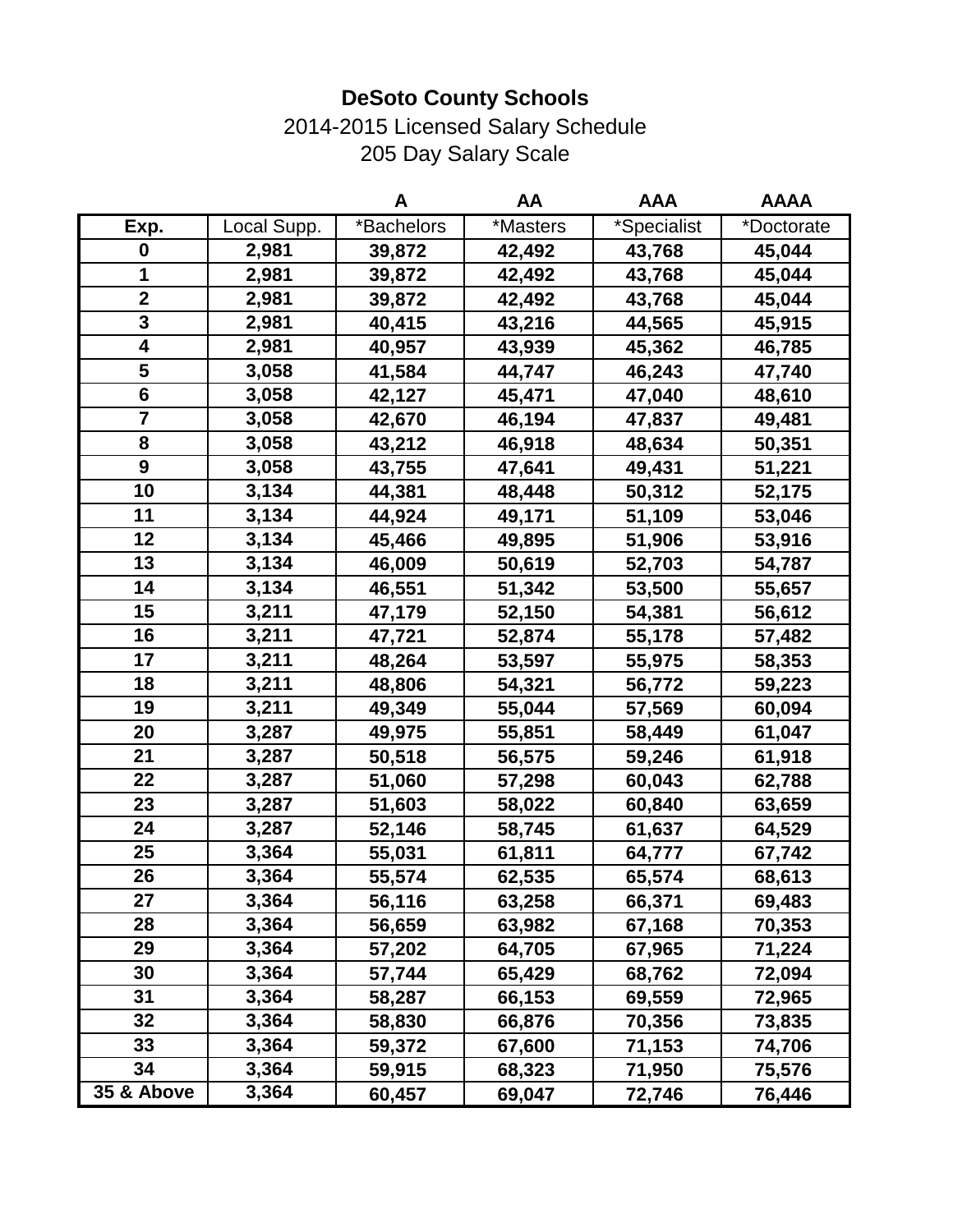2014-2015 Licensed Salary Schedule 210 Day Salary Scale

|                         |             | A          | AA       | <b>AAA</b>  | <b>AAAA</b> |
|-------------------------|-------------|------------|----------|-------------|-------------|
| Exp.                    | Local Supp. | *Bachelors | *Masters | *Specialist | *Doctorate  |
| $\boldsymbol{0}$        | 2,981       | 40,844     | 43,528   | 44,836      | 46,143      |
| 1                       | 2,981       | 40,844     | 43,528   | 44,836      | 46,143      |
| $\overline{\mathbf{2}}$ | 2,981       | 40,844     | 43,528   | 44,836      | 46,143      |
| 3                       | 2,981       | 41,400     | 44,270   | 45,652      | 47,034      |
| 4                       | 2,981       | 41,956     | 45,011   | 46,468      | 47,926      |
| 5                       | 3,058       | 42,599     | 45,838   | 47,371      | 48,904      |
| 6                       | 3,058       | 43,154     | 46,580   | 48,188      | 49,796      |
| $\overline{\mathbf{7}}$ | 3,058       | 43,710     | 47,321   | 49,004      | 50,687      |
| 8                       | 3,058       | 44,266     | 48,062   | 49,821      | 51,579      |
| 9                       | 3,058       | 44,822     | 48,803   | 50,637      | 52,471      |
| 10                      | 3,134       | 45,463     | 49,630   | 51,539      | 53,448      |
| 11                      | 3,134       | 46,019     | 50,371   | 52,355      | 54,339      |
| 12                      | 3,134       | 46,575     | 51,112   | 53,172      | 55,231      |
| 13                      | 3,134       | 47,131     | 51,853   | 53,988      | 56,123      |
| 14                      | 3,134       | 47,687     | 52,594   | 54,804      | 57,014      |
| 15                      | 3,211       | 48,329     | 53,422   | 55,707      | 57,993      |
| 16                      | 3,211       | 48,885     | 54,163   | 56,524      | 58,884      |
| 17                      | 3,211       | 49,441     | 54,904   | 57,340      | 59,776      |
| 18                      | 3,211       | 49,997     | 55,646   | 58,157      | 60,668      |
| 19                      | 3,211       | 50,553     | 56,387   | 58,973      | 61,559      |
| 20                      | 3,287       | 51,194     | 57,213   | 59,875      | 62,536      |
| 21                      | 3,287       | 51,750     | 57,954   | 60,691      | 63,428      |
| 22                      | 3,287       | 52,306     | 58,696   | 61,508      | 64,320      |
| 23                      | 3,287       | 52,862     | 59,437   | 62,324      | 65,211      |
| 24                      | 3,287       | 53,417     | 60,178   | 63,140      | 66,103      |
| 25                      | 3,364       | 56,373     | 63,319   | 66,357      | 69,394      |
| 26                      | 3,364       | 56,929     | 64,060   | 67,173      | 70,286      |
| 27                      | 3,364       | 57,485     | 64,801   | 67,989      | 71,178      |
| 28                      | 3,364       | 58,041     | 65,542   | 68,806      | 72,069      |
| 29                      | 3,364       | 58,597     | 66,284   | 69,622      | 72,961      |
| 30                      | 3,364       | 59,153     | 67,025   | 70,439      | 73,853      |
| 31                      | 3,364       | 59,709     | 67,766   | 71,255      | 74,744      |
| 32                      | 3,364       | 60,264     | 68,507   | 72,072      | 75,636      |
| 33                      | 3,364       | 60,820     | 69,248   | 72,888      | 76,528      |
| 34                      | 3,364       | 61,376     | 69,990   | 73,704      | 77,419      |
| 35 & Above              | 3,364       | 61,932     | 70,731   | 74,521      | 78,311      |